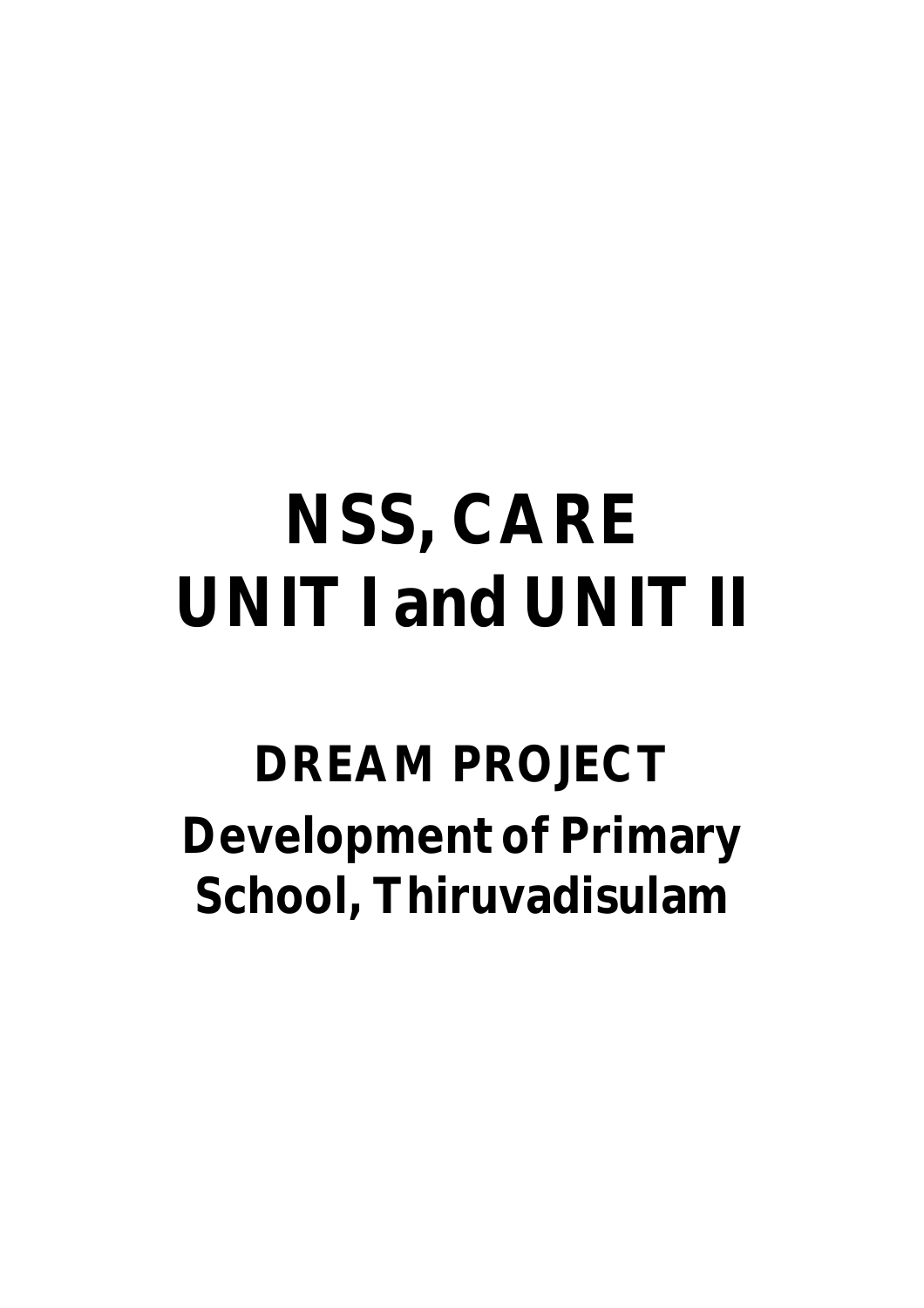### **Report of Dream Project-Development of Primary School, Thiruvadisulam held on 23.10.2015**

#### **Date:** 22.06.2015 to 26.06.2015

**Venue:** Thiruvadisluma Primary School, Thiruvadisulam

#### **Theme: Dream Project-Development of Primary School, Thiruvadisulam**

**Summary:** The NSS, CARE team visited the adopted village at Thiruvadisulam to execute the activities of their Dream Project-Development of Primary School, Thiruvadisulam. As requested by the Head Mistress of the school previously for the items required for the development of the school, CARE provided them those items and successfully installed them. The items given to them are- two ceiling fans, one electric bell, 10 photographs of National Leaders (Laminated and framed) and 5 photographs of Scientists (laminated and framed). The programme started with the interaction of the NSS Programme Officers, Dr. Koyeli Girigoswami and Dr. Venu Goapala Rao Konda along with CARE, PRO, Ms. Leela P Murugesan with the present Village Officer, Mr. Padmanabhan, The Vice President of Thiruvadisulam and Shrikundram Mr. Sampath, Thiruvadisulam Primary School Head Mistress Ms. L Sandhya. The NSS volunteers distributed chocolates to the school children and spent some time playing and interacting with them. The commodities were then handed over to the School Head Mistress in the presence of all delegates. The Fans, photos and electric bells were fixed by the electritian and carpenters from CHRI. The programme was very much successful.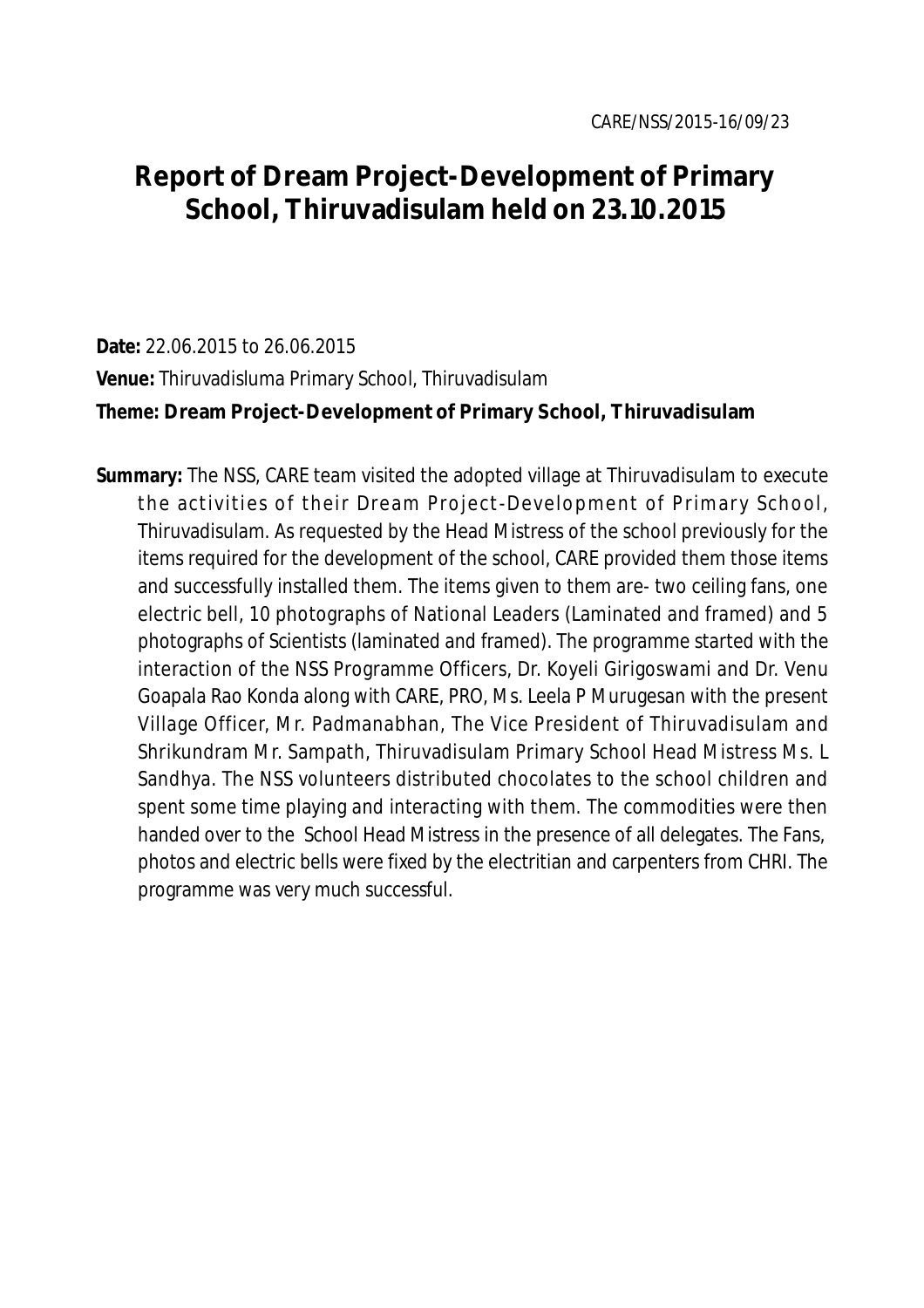

**NSS, CARE Team arrives at Primary School, Thiruvadisulam-23.10.2015**



**NSS, CARE Programme Officers and PRO, CARE interacts with Vice Presidents at Thiruvadisulam-23.10.2015**



**NSS, CARE Team distributes chocolates to the students of Primary School, Thiruvadisulam-23.10.2015**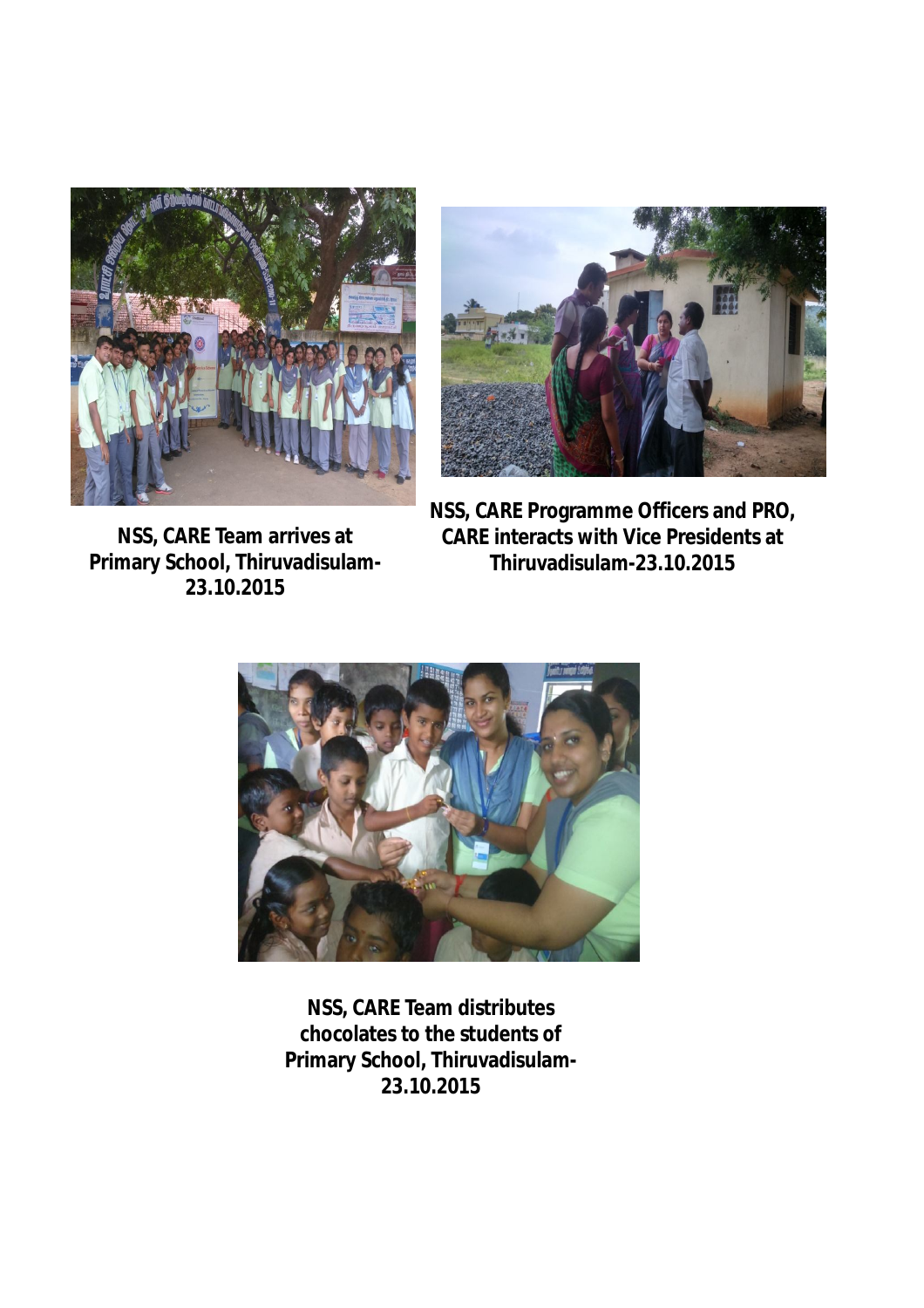

**Fans Handed over to the Primary School, Thiruvadisulam-23.10.2015**



**Electric Bell Handed over to the Primary School, Thiruvadisulam-23.10.2015**



**Fans fixed at Primary School, Thiruvadisulam-23.10.2015**



**Electric Bell fixed at the Primary School, Thiruvadisulam-23.10.2015**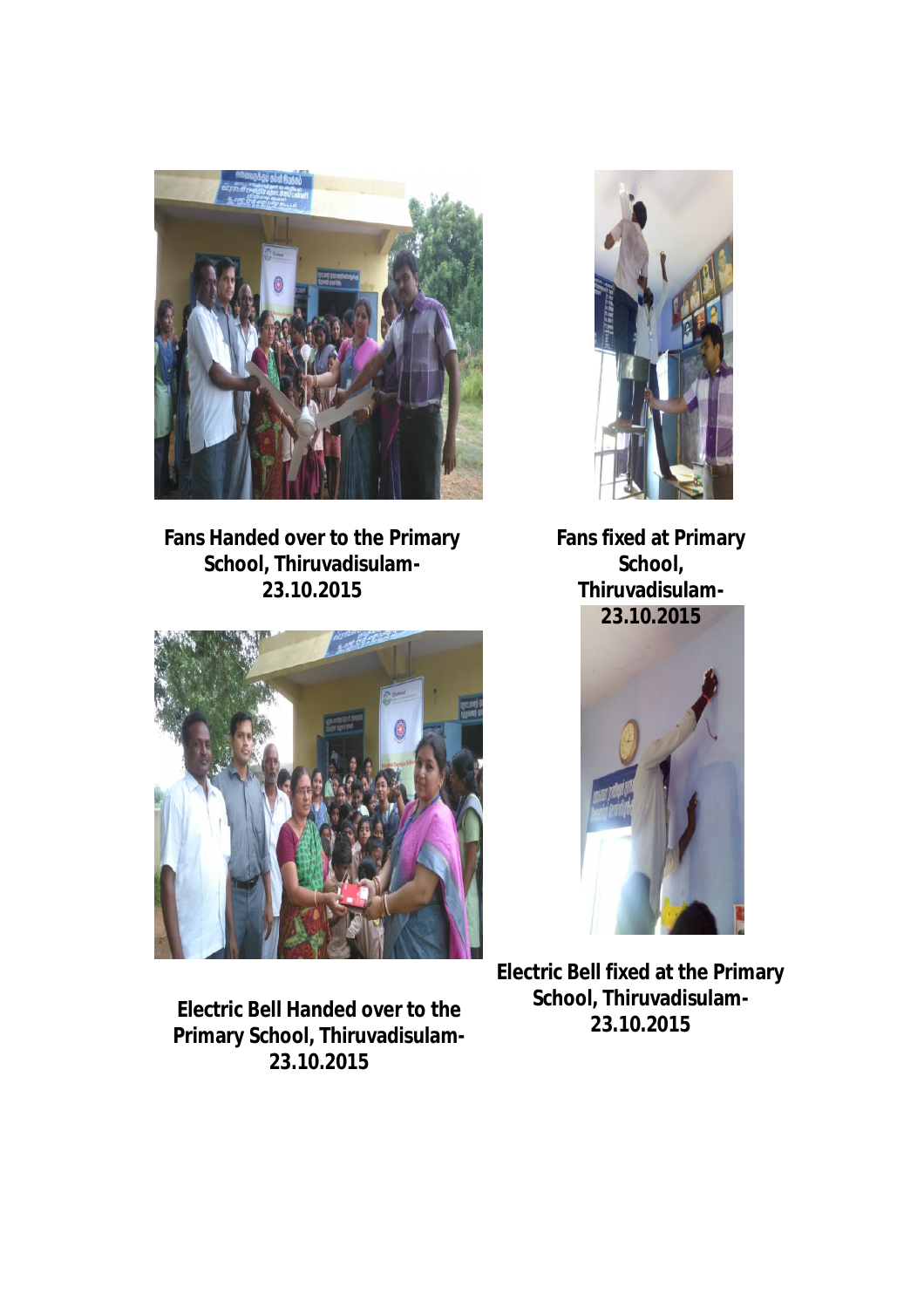

**Photos of National Leaders and Scientists Handed over to the Primary School, Thiruvadisulam-23.10.2015**







**Photos of National Leaders and Scientists fixed at Primary School, Thiruvadisulam-23.10.2015**